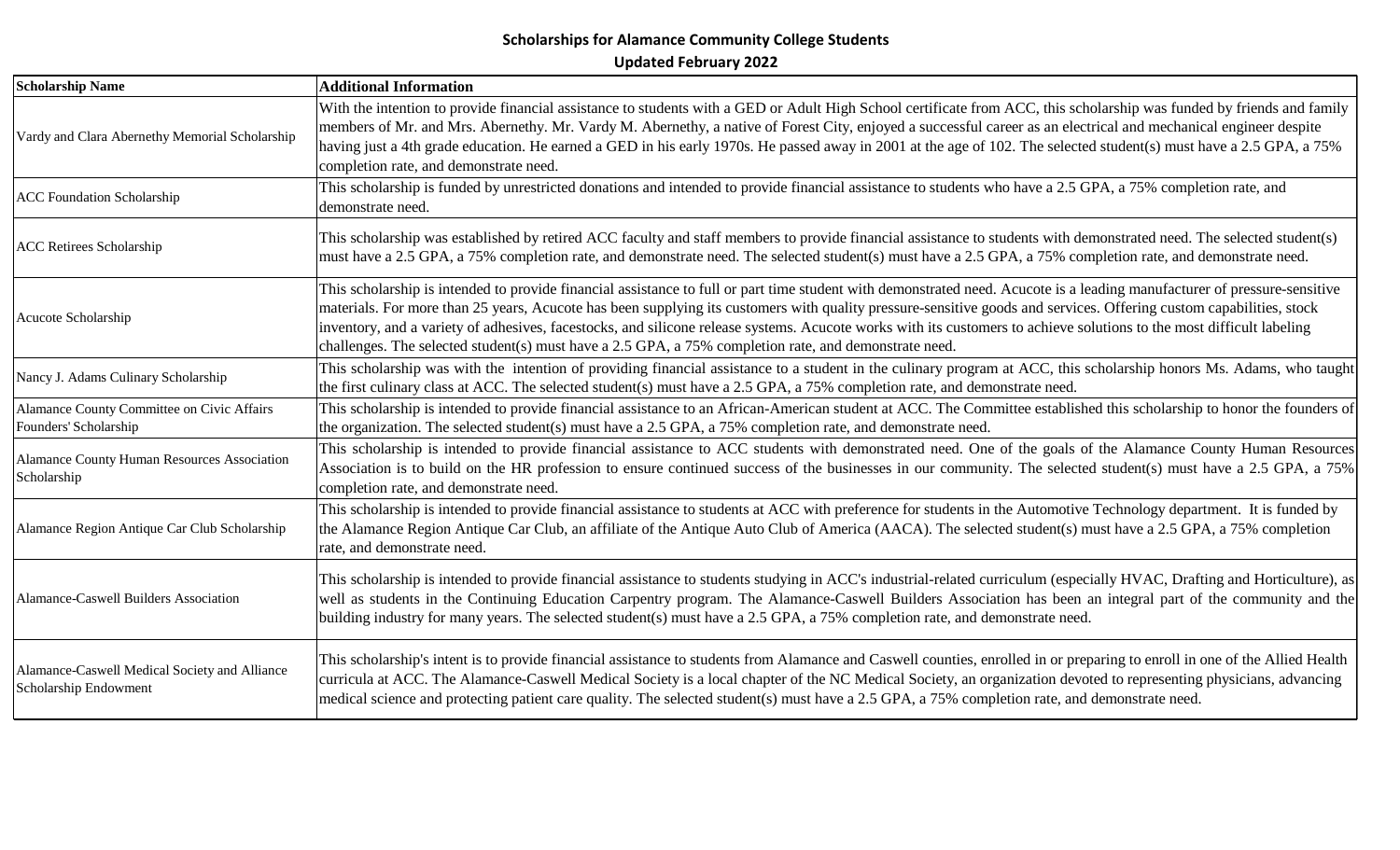| Alley, Williams, Carmen King Scholarship                                              | This scholarship is intended to provide financial assistance to students in the Mechanical Drafting curriculum at ACC. Alley, Williams, Carmen & King, Inc. is a multi-<br>disciplinary full-service design firm, with offices in Burlington, Kannapolis and Sanford. The selected student(s) must have a 2.5 GPA, a 75% completion rate, and<br>demonstrate need.                                                                                                                                                                                     |
|---------------------------------------------------------------------------------------|--------------------------------------------------------------------------------------------------------------------------------------------------------------------------------------------------------------------------------------------------------------------------------------------------------------------------------------------------------------------------------------------------------------------------------------------------------------------------------------------------------------------------------------------------------|
| Buddy Aldridge Welding Scholarship                                                    | This scholarship is intended to provide financial assistance to students enrolled in the Welding program at ACC. This scholarship was created by friends and family<br>members to honor the life of Buddy Aldridge who was a well-respected welder in Alamance County for more than 40 years. The selected student(s) must have a 2.5<br>GPA, a 75% completion rate, and demonstrate need.                                                                                                                                                             |
| Altrusa Margaret Cooper Memorial Scholarship                                          | This scholarship is intended to provide financial assistance to an Orange County woman who needs to upgrade her skills in order to enter or move up in the job market.<br>Altrusa is an association of professionals who volunteer their energies and expertise in projects dedicated to literacy and community betterment. The selected student(s)<br>must have a 2.5 GPA, a 75% completion rate, and demonstrate need.                                                                                                                               |
| Alumni Loyalty Fund Scholarship                                                       | This scholarship is intended to provide financial assistance to students who demonstrate need, have a 2.5 GPA and a 75% completion rate. The Alumni Loyalty Fund<br>Scholarship is funded by ACC Alumni. The selected student(s) must have a 2.5 GPA, a 75% completion rate, and demonstrate need.                                                                                                                                                                                                                                                     |
| Dr. H. W. Andersen Scholarship                                                        | This scholarship is intended to provide financial assistance to minority individuals enrolled in the Biotechnology progam at ACC. The selected student(s) must have a<br>2.5 GPA, a 75% completion rate. Preference is for a student who demonstrates financial need.                                                                                                                                                                                                                                                                                  |
| Anonymous Scholarship                                                                 | This Scholarship is intended to provide financial assistance to ACC students with demonstrated need. It is funded by donors who wish to remain anonymous. The<br>selected student(s) must have a 2.5 GPA, a 75% completion rate, and demonstrate need.                                                                                                                                                                                                                                                                                                 |
|                                                                                       | This scholarship is intended to provide financial assistance to female students with preference for students 30 years or older, in need of a credential to return to the<br>Margaret Connors Asher Memorial Scholarship Fund workforce after an extended period. Ms. Asher was an ACC Distinguished Alumna in 2014 and served on ACC's Accounting Advisory Committee. The selected<br>student(s) must have a 2.5 GPA, a 75% completion rate, and demonstrate need.                                                                                     |
| <b>Beach Family Scholarship</b>                                                       | This scholarship is intended to provide financial assistance to former textile industries employees who are acquiring new job skills due to layoffs. The Beach Family<br>established Spanco Industries in 1970 and initiated this fund to assist former textile employees. The selected student(s) must have a 2.5 GPA, a 75% completion rate,<br>and demonstrate need.                                                                                                                                                                                |
| Kevin Bilson Memorial Scholarship                                                     | This scholarship is intended to provide financial assistance to students in ACC's Medical Office Administration, Medical Assisting, Allied Health and Pre-Allied Health<br>programs. Dr. Bilson served as Administrator of Kernodle Clinic for 30 years. He was a member of the ACC Foundation Board for three years. He was an Alamance<br>County Chamber Director and a member of the Board of NC Medical Group Managers, serving as President in 1992. The selected student(s) must have a 2.5 GPA, a<br>75% completion rate, and demonstrate need. |
| Biotechnology Instructors Scholarship                                                 | This scholarship is intended to provide financial assistance for students in ACC's Biotechnology curriculum or students pursuing an Associate in Science degree.<br>Department Head recommendations are required from the areas of Biotechnology, Biology and Chemistry. The selected student(s) must have a 2.5 GPA, a 75%<br>completion rate, and demonstrate need.                                                                                                                                                                                  |
| Roy Blackwell Memorial Scholarship                                                    | This scholarship was established by the Blackwell Family to provide financial assistance to students enrolled in a business related curriculum. The selected student(s)<br>must have a 3.0 GPA, a 75% completion rate, and demonstrate need.                                                                                                                                                                                                                                                                                                           |
| Dr. George Walker Blair, Jr. and Sara Jo Barnett<br><b>Blair Memorial Scholarship</b> | This scholarship is intended to provide financial assistance to a student in ACC's nursing program. Dr. G. Walker Blair established this scholarship in memory of his<br>beloved wife. The selected student(s) must have a 2.5 GPA, a 75% completion rate, and demonstrate need.                                                                                                                                                                                                                                                                       |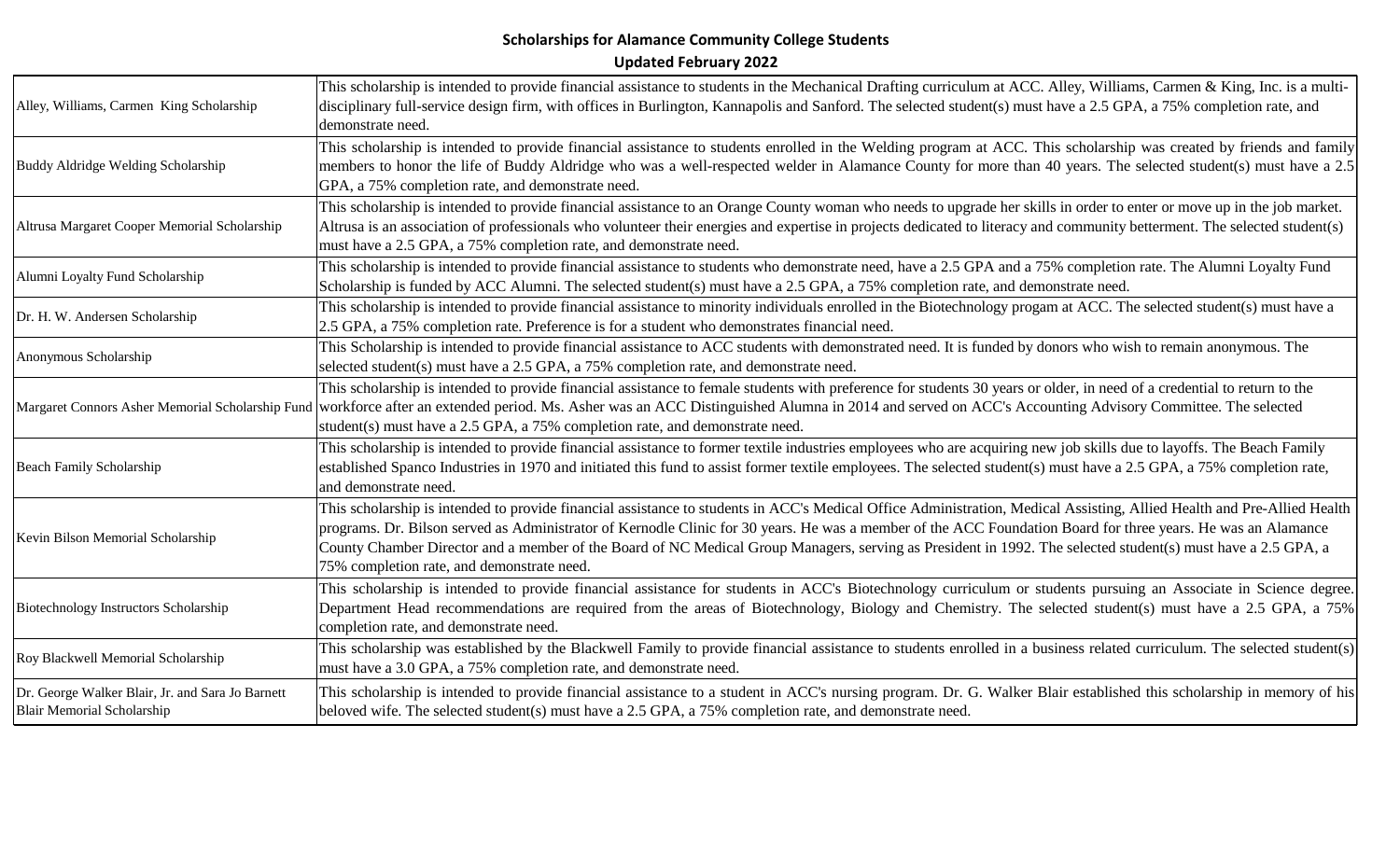| Blakey Hall Retirement Community Scholarship                       | This scholarship is intended to provide financial assistance to students in ACC's Nursing Assistance program. Blakely Hall's mission is to provide the best quality of life<br>possible for their residents in a safe, caring, and homelike setting. Staff uses its abilities to make sure residents have dignity and seeks excellence in promoting the<br>physical, psychological and spiritual wellbeing of residents. Blakey Hall leadership recognizes the value and potential of all human beings. The goal is choice and the<br>promotion of independence for each resident. The selected student(s) must have a 2.5 GPA, a 75% completion rate, and demonstrate need. |
|--------------------------------------------------------------------|------------------------------------------------------------------------------------------------------------------------------------------------------------------------------------------------------------------------------------------------------------------------------------------------------------------------------------------------------------------------------------------------------------------------------------------------------------------------------------------------------------------------------------------------------------------------------------------------------------------------------------------------------------------------------|
| Betty Y. Bowman & C. W. and Thelma Hensley<br>Memorial Scholarship | This scholarship is intended to provide financial assistance to students enrolled in the Nurse Aid or Animal Care and Management Technology programs. It was<br>established by Steve and Connie Bowman in honor of his mother and her father. Betty & C.W. were loving parents and well respected members of the community<br>known for their dedication, hard work and kindness. The selected student(s) must have a 2.5 GPA, a 75% completion rate, and demonstrate need.                                                                                                                                                                                                  |
| Helen Brennan Honorary Scholarship                                 | This scholarship is intended to provide financial assistance to students enrolled in or preparing to enroll in one of the Allied Health curricula at ACC. Helen Brennan,<br>RN has long been active in healthcare initiatives in the area. The selected student(s) must have a 2.5 GPA, a 75% completion rate, and demonstrate need.                                                                                                                                                                                                                                                                                                                                         |
| Sandy Brownstein Memorial Criminal Justice<br>Scholarship          | This scholarship is intended to provide financial assistance to students enrolled in the Criminal Justice program at ACC. Sandy Brownstein was department head of<br>Criminal Justice for many years. The selected student(s) must have a 2.5 GPA, a 75% completion rate, and demonstrate need.                                                                                                                                                                                                                                                                                                                                                                              |
| Jennings M. Bryan, Jr. Memorial Scholarship                        | This scholarship was established by Mr. Bryan's colleagues to provide financial assistance to an Alamance-Burlington School System student attending ACC full time in<br>the Business Administration curriculum. The selected student(s) must have a 2.5 GPA, a 75% completion rate, and demonstrate need.                                                                                                                                                                                                                                                                                                                                                                   |
| Ivan Burger Memorial Welding Scholarship                           | This scholarship is intended to provide financial assistance to students enrolled in ACC's Welding program. Ivan Burger, a welding student, died with his parents in an<br>automobile accident on Christmas Day 2006. His siblings established this scholarship. The selected student(s) must have a 2.5 GPA, a 75% completion rate, and<br>demonstrate need.                                                                                                                                                                                                                                                                                                                |
| Burlington Woman's Club Scholarship                                | This scholarship is intended to provide financial assistance to a woman returning to college. The selected student(s) must have a 2.5 GPA, a 75% completion rate, and<br>demonstrate need.                                                                                                                                                                                                                                                                                                                                                                                                                                                                                   |
| Career College Scholarship                                         | The purpose of this scholarship is to reduce a financial barrier that would prohibit an individual with an intellectual or developmental disability from attending Career<br>College. Students are selected by the Career College Application Review Committee based on need.                                                                                                                                                                                                                                                                                                                                                                                                |
| Carolina Biological Supply Company Scholarship                     | This scholarship is intended to provide financial assistance to students enrolled in the Biotechnology or University Transfer program, earning an Associate in Science<br>degree. Carolina Biological Supply markets science supplies and lab science materials for educators and science teachers from elementary school through university<br>level. The selected student(s) must have a 2.5 GPA, a 75% completion rate, and demonstrate need.                                                                                                                                                                                                                             |
| Vernon Cheek Accounting Scholarship                                | This scholarship is intended to provide financial assistance to students in the accounting program at ACC. Mr. Vernon Cheek was a long-time accounting instructor at<br>ACC. The selected student(s) must have a 2.5 GPA, a 75% completion rate, and demonstrate need.                                                                                                                                                                                                                                                                                                                                                                                                       |
| Vic Chisholm Memorial HVAC Scholarship                             | This scholarship is intended to provide financial assistance to students who reside in Alamance County, studying HVAC at ACC. Vic Chisholm was an ACC graduate<br>who built one of the largest HVAC service companies in the Southeastern US. The selected student(s) must have a 2.5 GPA, a 75% completion rate, and demonstrate<br> need.                                                                                                                                                                                                                                                                                                                                  |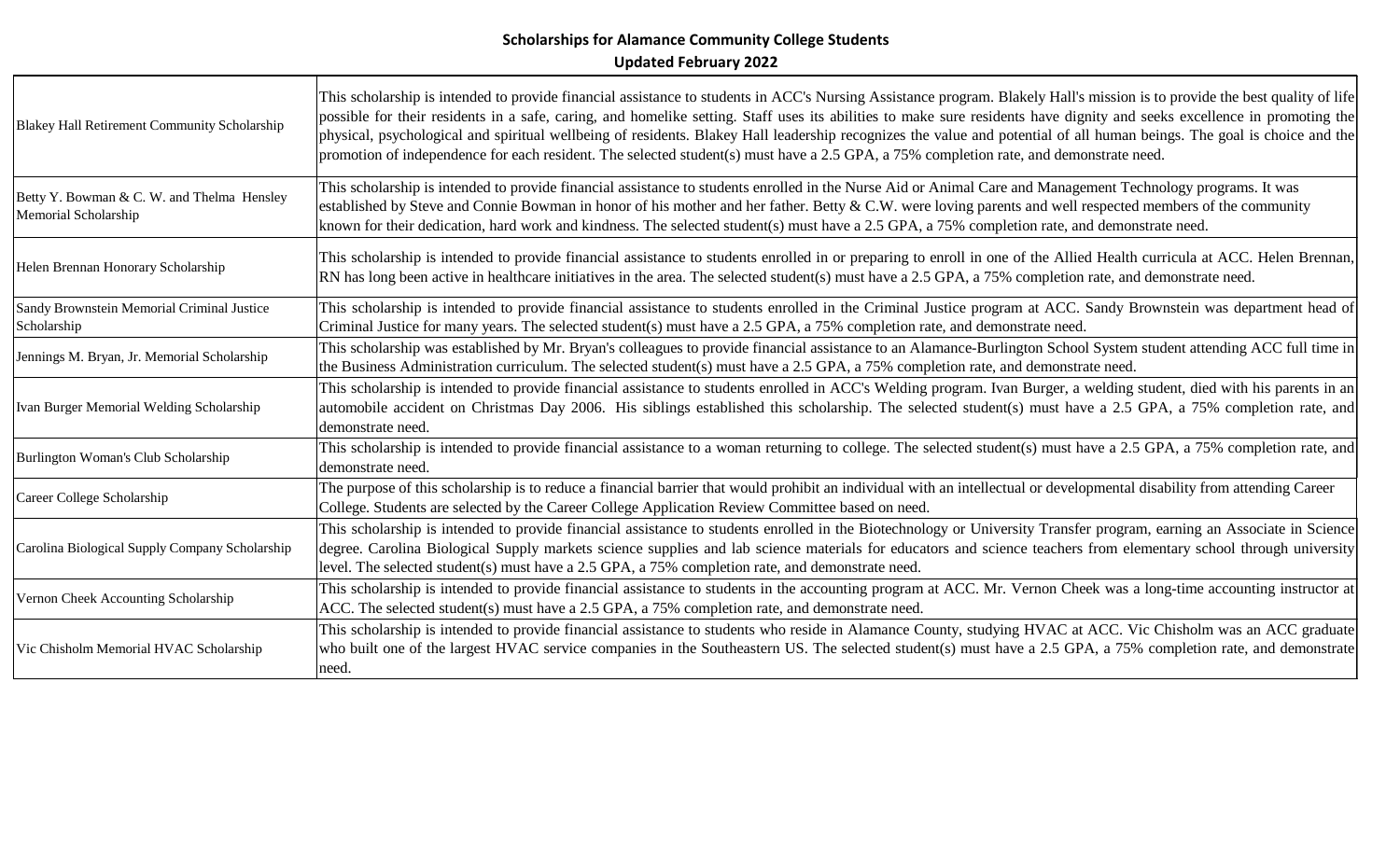| Cone Health Alamance Regional Scholarship                                   | This scholarship is intended to provide financial assistance to students in the Allied Health program and to students preparing to enter the Allied Health programs at<br>ACC. Cone Health Alamance Regional, a not-for-profit community healthcare organization, is committed to improving the health of the citizens of Alamance County<br>and its surrounding communities through the provision of a continuum of high quality clinical, educational, preventive-wellness, and support services in a safe and<br>friendly environment. The selected student(s) must have a 2.5 GPA, a 75% completion rate, and demonstrate need.       |
|-----------------------------------------------------------------------------|-------------------------------------------------------------------------------------------------------------------------------------------------------------------------------------------------------------------------------------------------------------------------------------------------------------------------------------------------------------------------------------------------------------------------------------------------------------------------------------------------------------------------------------------------------------------------------------------------------------------------------------------|
| Congregations Linking and Supporting Schools<br>(CLASS) Endowed Scholarship | This scholarship was established in 2015 by individuals and congregations dedicated to helping students who experienced homelessness during their time in ABSS to<br>succeed in life. The selected student(s) must have a 2.5 GPA, a 75% completion rate, and demonstrate need.                                                                                                                                                                                                                                                                                                                                                           |
| Copland Employee Scholarship                                                | This scholarship is intended to provide financial assistance to full-time Copland employees and their children and/or legal dependents. Copland Fabrics was started in<br>1941 by James Copland, Sr. and George Fowler on a fork of the Haw River in Burlington, North Carolina. It is now closed. The selected student(s) must have a 2.5<br>GPA, a 75% completion rate, and demonstrate need.                                                                                                                                                                                                                                           |
| Cox Toyota - Scion Scholarship                                              | This scholarship is intended to provide financial assistance to an ACC student in the Automotive Technologies program with demonstrated need. Cox Toyota-Scion has<br>a strong and committed sales staff with many years of experience satisfying our customers' needs. The selected student(s) must have a 2.5 GPA, a 75% completion rate,<br>and demonstrate need.                                                                                                                                                                                                                                                                      |
| Cecil Crabbe Memorial HVAC Scholarship                                      | This scholarship is intended to provide financial assistance to an ACC student enrolled in the Air Conditioning, Heating, and Refrigeration curriculum. Mr. Crabbe<br>founded Crabbe Service Company. His wife and children established this scholarship to memorialize his honesty and integrity. The selected student(s) must have a 2.5<br>GPA, a 75% completion rate, and demonstrate need.                                                                                                                                                                                                                                           |
| J.C. and Fran S. Dillingham Scholarship                                     | This scholarship is intended to provide financial assistance to students who graduate from the Alamance Burlington School System schools. Mr. Dillingham volunteered<br>with many community organizations, including the Citizens Committee for the Burlington City Schools, the American Cancer Society, the Muscular Dystrophy<br>Association, and the American Red Cross. He was a twenty gallon, six pint blood donor. He passed away in May 2006. Ms. Fran Dillingham retired from Burlington<br>Industries and passed away in April 2006. The selected student(s) must have a 2.5 GPA, a 75% completion rate, and demonstrate need. |
| Dixon-Doss Scholarship                                                      | Debra Dixon-Doss, retired VP of Administration of ACC, established this scholarship in memory of her mother and father-in-law for a student who is an active<br>volunteer. The selected student(s) must have a 2.5 GPA, a 75% completion rate, and demonstrate need.                                                                                                                                                                                                                                                                                                                                                                      |
| Duke Energy Scholarship                                                     | This scholarship is intended to provide financial assistance to students of ACC in need. The selected student(s) must have a 2.5 GPA, a 75% completion rate, and<br>demonstrate need.                                                                                                                                                                                                                                                                                                                                                                                                                                                     |
| Dr. Marla Dunham Scholarship                                                | This scholarship is intended to provide financial assistance to students enrolled in ACC's University Transfer program. Dr. Marla Dunham came to ACC in 1993 as an<br>English instructor and retired in May 2014. In total, she taught for four decades. Dr. Dunham was always proud to teach at a place that has an open-door admission<br>policy, which allows a variety of students to come through its doors. Family, friends and colleagues have contributed to this scholarship in her honor. The selected<br>student(s) must have a 2.5 GPA, a 75% completion rate, and demonstrate need.                                          |
| Ellis-Hall Scholarship                                                      | This scholarship is intended to provide financial assistance to students with demonstrated need, with a 2.5 GPA and 75% completion rate. It was established by Mr. and<br>Mrs. James N. Hall, Jr. to honor their parents who valued education above all else. The selected student(s) must have a 2.5 GPA, a 75% completion rate, and<br>demonstrate need.                                                                                                                                                                                                                                                                                |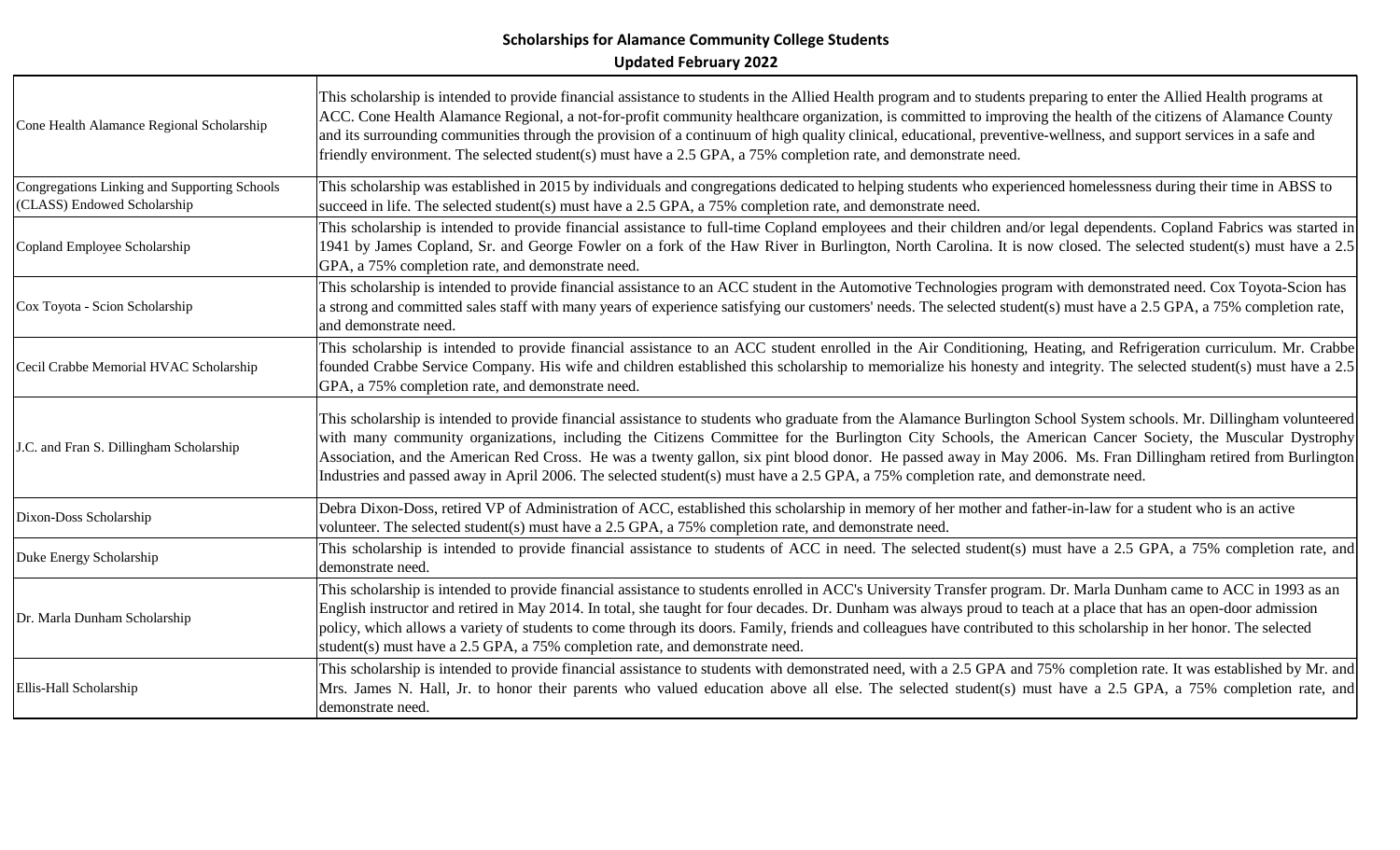| ETA Chapter of Alpha Delta Kappa Future Educators<br>Memorial Scholarship | This scholarship is intended to provide financial assistance to students in ACC's University Transfer or Early Childhood Education programs. Alpha Delta Kappa is an    |
|---------------------------------------------------------------------------|-------------------------------------------------------------------------------------------------------------------------------------------------------------------------|
|                                                                           | international honorary organization of women educators dedicated to educational excellence, altruism and world understanding. The selected student(s) must have a 2.5   |
|                                                                           | GPA, a 75% completion rate, and demonstrate need.                                                                                                                       |
| C.P. William Fisher and Jean Northup Fisher                               | This scholarship was established by Dr. Richard Fisher to honor his parents' commitment to the love of learning and is intended for an ACC student with demonstrated    |
| Memorial Scholarship                                                      | need. The selected student(s) must have a 2.5 GPA, a 75% completion rate, and demonstrate need.                                                                         |
| George Floyd Memorial Endowed Scholarship                                 | This scholarship is intended to provide financial assistance to African American male students at ACC. The selected student(s) must have a 2.0 GPA, a 755 completion    |
|                                                                           | rate and demonstrate financial need.                                                                                                                                    |
|                                                                           | This scholarship was in honor of Senator Foriest's parents, the scholarship is designated with preference for a member of one of the following churches: 1st Baptist    |
| Mark Anthony and Annie Futrell Foriest Scholarship                        | Church, Graham, NC; Children's Chapel UCC; Wayman's Chapel AAE; or 1st Baptist Church, Apple Street. The selected student(s) must have a 2.5 GPA, a 75%                 |
|                                                                           | completion rate, and demonstrate need.                                                                                                                                  |
|                                                                           | This scholarship was established in memory of ACC Alumnus Larry Fuquay by his friends and family to support students who attend Alamance Community College.             |
| Larry Fuquay Scholarship                                                  | Students must be enrolled in one of the trade programs at ACC (curriculum or continuing education), or be from Chatham County, or be a military veteran. The selected   |
|                                                                           | student(s) must have a 2.5 GPA, a 75% completion rate, and demonstrate need.                                                                                            |
|                                                                           | This scholarship is intended to provide financial assistance to ACC students in the University Transfer program whose career plans include teaching. It was established |
| James M. Galbraith Memorial Scholarship                                   | in memory of the 26-year-old son of ACC biology instructor Gail Galbraith, to celebrate his love of life and people. The selected student(s) must have a 2.5 GPA, a 75% |
|                                                                           | completion rate, and demonstrate need.                                                                                                                                  |
|                                                                           | This scholarship is intended to provide financial assistance to an ACC student who is an Alamance County resident with demonstrated need. Mr. Gee was a long-time       |
| Wallace Gee / Harvey Mitchell Burlington Civitan                          | Trustee of ACC and also the long-time Scholarship Chair of Burlington Civitan Club. Mr. Mitchell was the first President of the Burlington Civitan Club, started in     |
| Scholarship                                                               | 1948. He passed away in 2004. This scholarship is funded by the Burlington Civitan Club in their memory. The selected student(s) must have a 2.5 GPA, a 75%             |
|                                                                           | completion rate, and demonstrate need.                                                                                                                                  |
| Robert J. Graham Scholarship                                              | This scholarship is intended to provide financial assistance to ACC students with demonstrated need who do not qualify for federal aid programs. Mr. Graham was one     |
|                                                                           | of the first employees of ACC. He taught math and was the first librarian.                                                                                              |
| Graham Lion's Club Scholarship                                            | This scholarship was established to assist those whose lives have been impacted by visual impairment. The selected student(s) must have a 2.0 GPA, a 75% completion     |
|                                                                           | rate, and demonstrate need.                                                                                                                                             |
|                                                                           | This scholarship is intended to provide financial assistance to ACC students in their second year of study toward an Associate degree. Graham Rotary is a service club  |
| Graham Rotary Academic Scholarship                                        | that raises funds to promote the betterment of Alamance County and the world. The selected student(s) must reside in Alamance County, have a 3.0 GPA, a 75%             |
|                                                                           | completion rate, and demonstrate need.                                                                                                                                  |
| Gene Haas Foundation Scholarship                                          | This scholarship is intended to provide financial assistance to students in ACC's machining-based training or engineering programs. The selected student(s) must have a |
|                                                                           | 2.5 GPA, a 75% completion rate, and demonstrate need.                                                                                                                   |
| Ron Hall Criminal Justice Scholarship                                     | This scholarship was established by Ron Hall, his friends and colleagues to assist students in ACC's Criminal Justice program. The selected student(s) must have a 2.5  |
|                                                                           | GPA, a 75% completion rate, and demonstrate need.                                                                                                                       |
|                                                                           | This scholarship was established by Mr. and Mrs. Harper in memory of their son Michael P. Harper to provide financial assistance to students who attend Alamance        |
| Harper Family Culinary Fund Scholarship                                   | Community College in the culinary curriculum. The selected student(s) must have a 2.5 GPA, a 75% completion rate, and demonstrate need.                                 |
|                                                                           |                                                                                                                                                                         |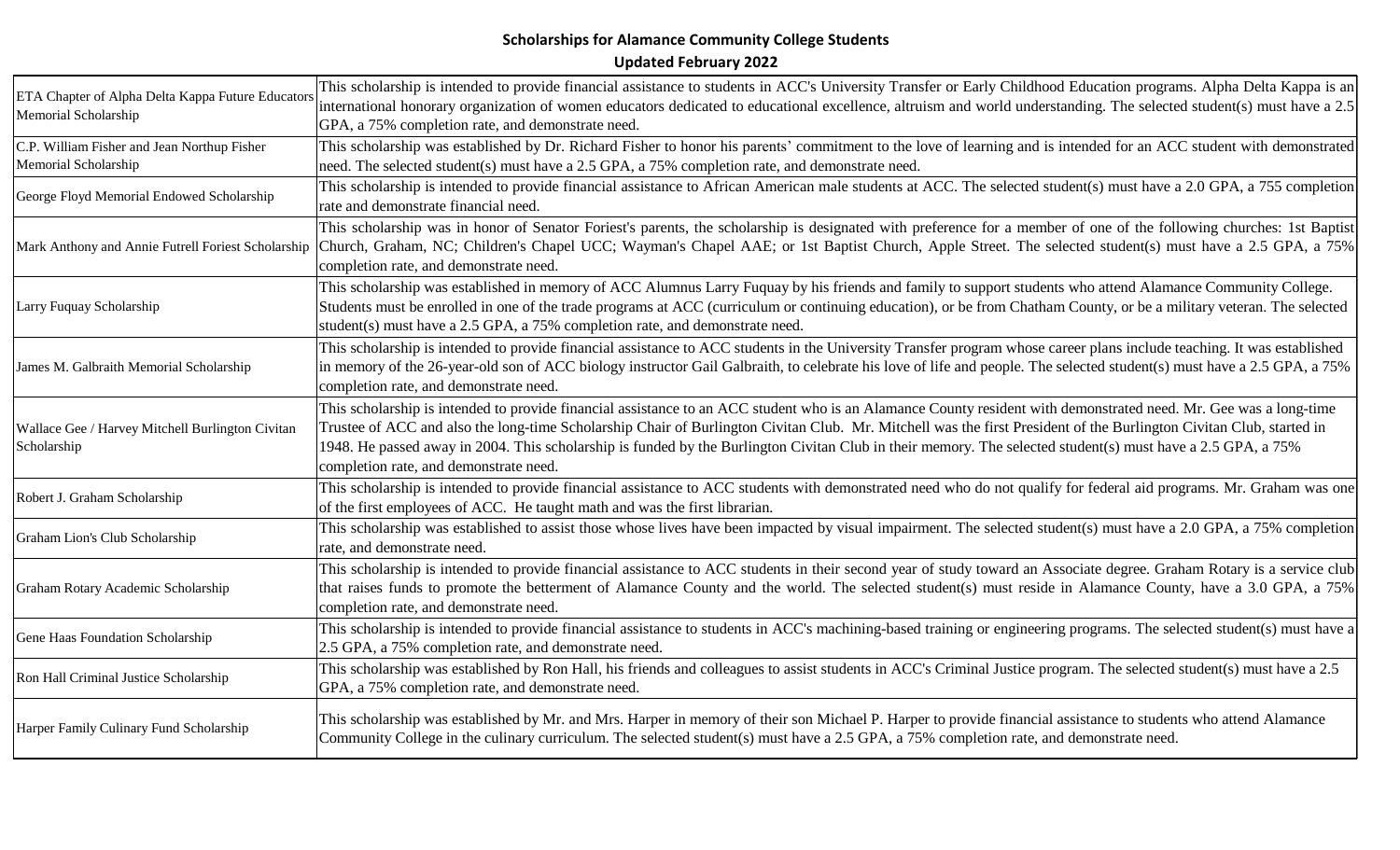| J. Nimrod Harris, Sr. Memorial Scholarship                      | This scholarship was established to assist an academically talented full-time student at ACC. The selected student(s) must have a 3.0 GPA, a 75% completion rate, and<br>demonstrate need.                                                                                                                                                                                                                                                                                                                                                                                                              |
|-----------------------------------------------------------------|---------------------------------------------------------------------------------------------------------------------------------------------------------------------------------------------------------------------------------------------------------------------------------------------------------------------------------------------------------------------------------------------------------------------------------------------------------------------------------------------------------------------------------------------------------------------------------------------------------|
| Shake and Eleanor Harris Memorial Scholarship                   | Mrs. Leonorah H. Stout established this scholarship in memory of her parents to provide financial assistance to a student with demonstrated need, a 2.5 GPA and a<br>recommendation from the department head. The selected student(s) must have a 2.5 GPA, a 75% completion rate, and demonstrate need.                                                                                                                                                                                                                                                                                                 |
| Sylvia S. Harris Horticulture Scholarship                       | This scholarship is intended to provide financial assistance to students in ACC's Horticulture program. Charles H. Harris established this fund to honor his wife, Sylvia.<br>Sylvia is a certified Master Gardener under the guidance of the Alamance County Extension Horticulture agent. The selected student(s) must have a 2.5 GPA, a 75%<br>completion rate, and demonstrate need.                                                                                                                                                                                                                |
| Larry Hawkins Scholarship                                       | This scholarship is intended to provide financial assistance to students with demonstrated need. Mr. Hawkins graduated from ACC in the automotive program in 1978.<br>He died in September 2012 and left this scholarship as part of his estate. The selected student(s) must have a 2.5 GPA, a 75% completion rate, and demonstrate need.                                                                                                                                                                                                                                                              |
| Elizabeth Hayden-Harman Memorial Early<br>Childhood Scholarship | The Hayden-Harman Foundation established this scholarship to assist early childhood students. The selected student(s) must have a 2.5 GPA, a 75% completion rate,<br>and demonstrate need.                                                                                                                                                                                                                                                                                                                                                                                                              |
| Elizabeth Hayden-Harman Memorial Nursing<br>Scholarship         | The Hayden-Harman Foundation established this scholarship to assist nursing students. The selected student(s) must have a 2.5 GPA, a 75% completion rate, and<br>demonstrate need.                                                                                                                                                                                                                                                                                                                                                                                                                      |
| Louise Heckman Memorial Nursing Scholarship                     | This scholarship is intended to provide financial assistance to a student in ACC's nursing program. Mary Schronce and her family established this merit scholarship in<br>memory of her mother, who was a nurse in Alamance County for many years. The selected student(s) must have a 4.0 GPA, a 75% completion rate, and demonstrate<br>need.                                                                                                                                                                                                                                                         |
| Her Community Scholarship                                       | The scholarship is intended to provide financial assistance to a woman who experienced a pregnancy in her teens or is a current single parent attending ACC. The<br>selected student(s) must have a 2.5 GPA, a 75% completion rate, and demonstrate need.                                                                                                                                                                                                                                                                                                                                               |
| Norman and Bertha Herbin Scholarship                            | This scholarship is intended to provide financial assistance to an ACC student with a 3.0 GPA or higher who graduated from Alamance Burlington School System with<br>preference to Western Alamance. Patty Herbin, the first executive director of ACC Foundation, established this scholarship in memory of her parents. The selected<br>student(s) must have a 3.0 GPA, a 75% completion rate, and demonstrate need.                                                                                                                                                                                  |
| J. Robert Holt Memorial Scholarship                             | This scholarship is intended to provide financial assistance to an ACC student from Alamance County with financial need. Mr. J. Robert Holt was a member of the ACC<br>Board of Trustees for many years and served as Chair. He passed away in 1985. The selected student(s) must have a 2.5 GPA, a 75% completion rate, and demonstrate<br>need.                                                                                                                                                                                                                                                       |
| Samuel and Margaret Holton Memorial Scholarship                 | This scholarship is intended to provide financial assistance to accounting students enrolled at ACC. It was established by Grace Holton, ACC Accounting Instructor, to<br>honor her parents. Dr. Samuel Holton passed away in March 2010. Dr. Holton retired from the faculty of the UNC-CH School of Education in 1987 after 39 years and<br>served on numerous education boards during his professional career. Both Dr. and Mrs. Holton have believed in the power of education throughout their lives. The<br>selected student(s) must have a 2.5 GPA, a 75% completion rate, and demonstrate need. |
| Margaret Hooper Dental Assisting Scholarship                    | This scholarship is intended to provide financial assistance to students in ACC's dental assisting program. For 30 years, Margaret Hooper was the driving force behind<br>ACC's outstanding dental assisting program. The selected student(s) must have a 2.5 GPA, a 75% completion rate, and demonstrate need.                                                                                                                                                                                                                                                                                         |
| Linda Humble River Mill Scholarship                             | This scholarship is intended to provide financial assistance to an ACC student who graduated from River Mill Charter School graduate. The selected student(s) must<br>have a 2.5 GPA, a 75% completion rate, and demonstrate need.                                                                                                                                                                                                                                                                                                                                                                      |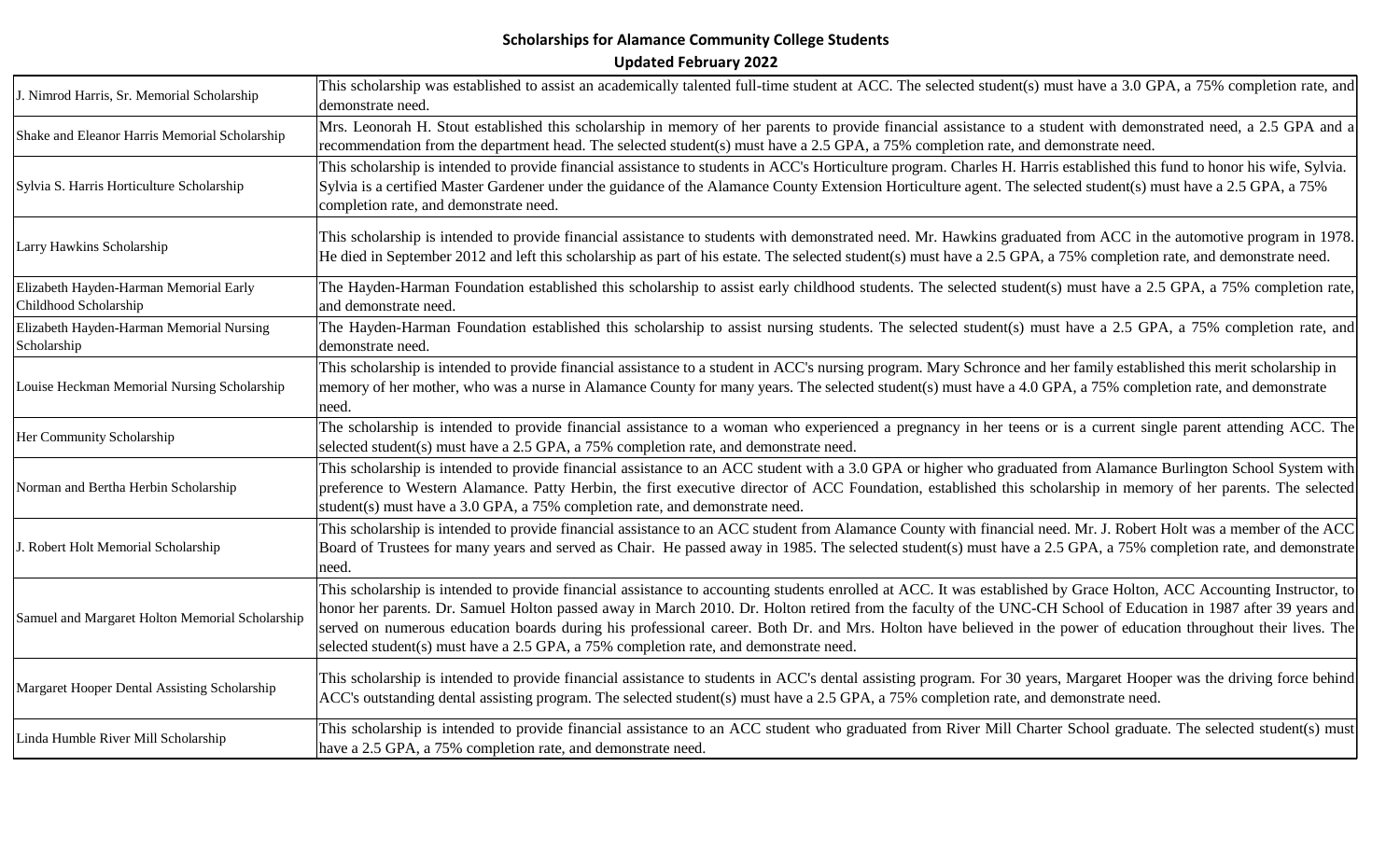| Maurice Jennings Scholarship                  | This scholarship is intended to provide financial assistance to ACC students with demonstrated need and a 2.5 GPA. Mr. Jennings founded the Biscuitville restaurant<br>chain. The selected student(s) must have a 2.5 GPA, a 75% completion rate, and demonstrate need.                                                                                                                                                                                                                                                                                                                                                                                                                                                                                                                |
|-----------------------------------------------|----------------------------------------------------------------------------------------------------------------------------------------------------------------------------------------------------------------------------------------------------------------------------------------------------------------------------------------------------------------------------------------------------------------------------------------------------------------------------------------------------------------------------------------------------------------------------------------------------------------------------------------------------------------------------------------------------------------------------------------------------------------------------------------|
| Cathy Johnson Scholarship                     | This scholarship was established to honor instructor and VP of Instruction, Cathy Johnson and is to provide financial assistance to students pursuing University Transfer<br>degrees at ACC with a preference for students who plan to major in math in pursuit of an A.S or A.E. degree. The selected student(s) must have a 3.2 GPA, a 75%<br>completion rate, and demonstrate need.                                                                                                                                                                                                                                                                                                                                                                                                 |
| James M. and Osie Duncan Jones Scholarship    | This scholarship was established in memory of James M. Jones and Osie Duncan by their daughter Betty Jones Caines and her family. It is to provide assistance to<br>students enrolled in the University Transfer Associate in Engineering degree. The selected student(s) must have a 2.5 GPA, a 75% completion rate, and demonstrate<br>need.                                                                                                                                                                                                                                                                                                                                                                                                                                         |
| John W. and "Pete" Jones Memorial Scholarship | This scholarship is intended to provide financial assistance to students in the Cosmetology program or one of the Industrial Technology programs. Richard Jones, long-<br>time instructor in welding at ACC and a Division Chair of Industrial Technologies, established this fund in honor of his parents. The selected student(s) must have a 2.5<br>GPA, a 75% completion rate, and demonstrate need.                                                                                                                                                                                                                                                                                                                                                                               |
| Sondra Hall Jones Memorial Scholarship        | This scholarship is intended to provide financial assistance to students in the University Transfer or Early Childhood Education programs at ACC. Sondra was a<br>Rockingham County native who served as a school counselor with the Alamance-Burlington School System for many years. She was a graduate of Elon University and<br>received a master's degree from the University of North Carolina - Greensboro. Sondra loved music and art and was a friend to all who knew her. The selected<br>student(s) must have a 2.5 GPA, a 75% completion rate, and demonstrate need.                                                                                                                                                                                                       |
| Kemco of Burlington Scholarship               | This scholarship is intended to provide financial assistance to students enrolled in the Air Conditioning, Heating, and Refrigeration Technology program at ACC. Kemco<br>of Burlington, Inc. has been offering a broad range of full-service, professional electrical, heating, air conditioning and refrigeration services to customers in Burlington,<br>Elon, Greensboro, Raleigh, Chapel Hill, Graham and the surrounding areas of North Carolina for over 20 years. They specialize in both residential and commercial<br>heating, cooling and electrical services using cutting-edge equipment and we only hire the best electricians and HVAC technicians to work for their team. The selected<br>student(s) must have a 3.0 GPA, a 75% completion rate, and demonstrate need. |
| Mary F. Kendall RE/MAX Scholarship            | This scholarship is intended to provide financial assistance to students in the Business Administration curriculum at ACC. Customer service --built on a foundation of<br>drive, experience and education-- is the cornerstone of RE/MAX success. The RE/MAX track record built over the past 40 years is proof that a focus on the customer's<br>needs, backed by the ability to deliver, remains as important as ever. Mary F. Kendall, Principal Broker/Owner of RE/MAX Diamond Realty in Mebane, was honored<br>with this scholarship by her colleagues in 2014. The selected student(s) must have a 2.5 GPA, a 75% completion rate, and demonstrate need.                                                                                                                         |
| George Kimmel Memorial Scholarship            | This scholarship is intended to provide financial assistance to ACC students with demonstrated need. Mr. John Kimmel formerly owned several McDonald's Restaurants<br>in Alamance County. He established this fund in memory of his father who worked as an educator for 35 years and was an inspiration to others. The selected student(s)<br>must have a 2.5 GPA, a 75% completion rate, and demonstrate need.                                                                                                                                                                                                                                                                                                                                                                       |
| Jake King Memorial Automotive Scholarship     | This scholarship is intended to provide financial assistance to students in ACC's \Automotive Technologies program. Jake King was a well known mechanic in<br>Alamance County. The selected student(s) must have a 2.5 GPA, a 75% completion rate, and demonstrate need.                                                                                                                                                                                                                                                                                                                                                                                                                                                                                                               |
| Martin Luther King, Jr. Memorial Scholarship  | This scholarship is intended to provide annual financial assistance to an ACC student who is eligible by department head recommendation and writing an essay. The<br>Alamance County Martin Luther King, Jr. Coalition wants to ensure that students at ACC understand the goals and ideals of Dr. King. The selected student(s) must have<br>a 2.0 GPA, a 75% completion rate, and demonstrate need.                                                                                                                                                                                                                                                                                                                                                                                  |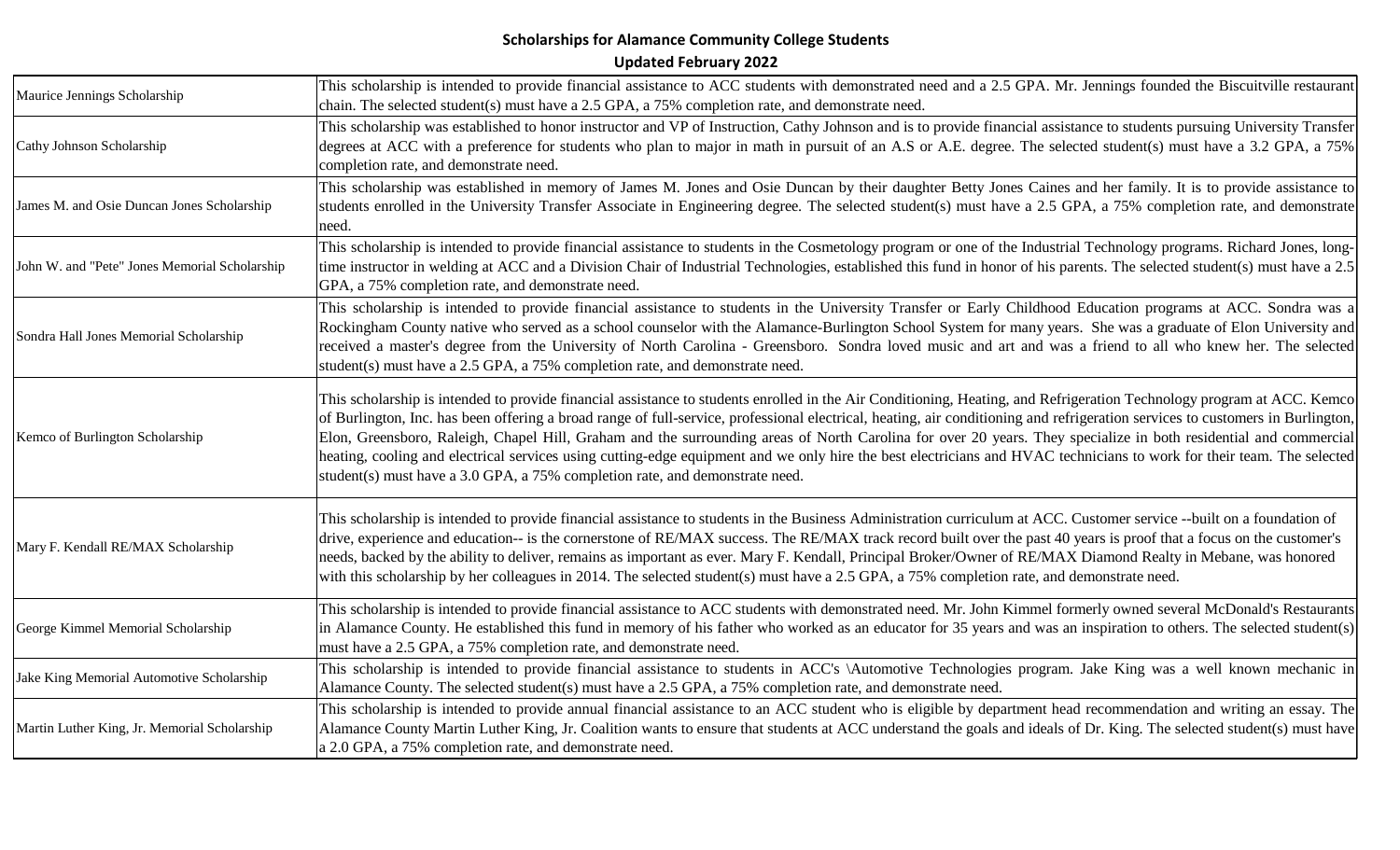| LabCorp Scholarship                                                   | This scholarship is intended to provide need-based financial assistance to ACC students in lab-related programs. LabCorp is one of the world's largest clinical<br>laboratories. Headquartered in Burlington, North Carolina, LabCorp has approximately 65,000 employes and offers a broad range of specialty testing services. The<br>selected student(s) must have a 2.5 GPA, a 75% completion rate, and demonstrate need.                                                                                                                                                                    |
|-----------------------------------------------------------------------|-------------------------------------------------------------------------------------------------------------------------------------------------------------------------------------------------------------------------------------------------------------------------------------------------------------------------------------------------------------------------------------------------------------------------------------------------------------------------------------------------------------------------------------------------------------------------------------------------|
| Jack R. and Dorothy C. Lindley Business<br>Administration Scholarship | This scholarship is intended to provide financial assistance to students in ACC's Business Administration program. Mr. and Mrs. Lindley are well known in Alamance<br>County for their community involvement and philanthropy. The selected student(s) must have a 2.5 GPA, a 75% completion rate, and demonstrate need.                                                                                                                                                                                                                                                                        |
| Eleanor D. and C. Vincent Long, Jr. Endowed<br>Scholarship            | This scholarship was established in 2014 through a gift from a charitable trust established by Mr. and Mrs. C. Vincent Long, Jr. The intent of Mr. and Mrs. Long was to<br>provide funding to support scholarships and student financial aid. The Longs were lifelong residents of the Burlington/Gibsonville area, and were active in many<br>community organizations. They were strong supporters of education and believed in the importance of lifelong learning. The selected student(s) must have a 2.5 GPA, a<br>75% completion rate, and demonstrate need.                              |
| Walter A.G. Maschke Memorial Scholarship                              | This scholarship was established to provide financial aid to students who have a sound scholastic record and financial need, by Elga Thornton and her late husband, Bill,<br>in memory of Mrs. Thornton's father. Mr. Maschke was known as a "real gentleman" and a caring individual. The selected student(s) must have a 2.5 GPA, a 75%<br>completion rate, and demonstrate need.                                                                                                                                                                                                             |
| Audrey K. McBane Nursing Scholarship                                  | This scholarship is intended to provide financial assistance to students enrolled in ACC's nursing program. Mrs. McBane retired from Kernodle Clinic in 1993 after 31<br>years of service. The Clinic established the scholarship in her honor. Ms. McBane passed away 2011, and Mr. McBane in 2013. They added significantly to the<br>scholarship through their estates. The selected student(s) must have a 2.5 GPA, a 75% completion rate, and demonstrate need.                                                                                                                            |
| W. Ronald and Peggy H. McCarter Scholarship                           | This scholarship is intended to provide financial assistance to ACC students who were born outside the United States. Dr. McCarter was the second president of ACC.<br>The selected student(s) must have a 2.5 GPA, a 75% completion rate, and demonstrate need.                                                                                                                                                                                                                                                                                                                                |
| Mebane Business Association Scholarship                               | This scholarship is intended to provide financial assistance to students from Mebane with demonstrated need. The Mebane Business Association serves to promote<br>prosperity in the Mebane area and give back to the community. The selected student(s) must have a 2.5 GPA, a 75% completion rate, and demonstrate need.                                                                                                                                                                                                                                                                       |
| Men's Garden Club Scholarship                                         | This scholarship was established to provide financial assistance to students in the horticulture program by a group that meets monthly to share their interest in<br>horticulture. The selected student(s) must have a 2.5 GPA, a 75% completion rate, and demonstrate need.                                                                                                                                                                                                                                                                                                                    |
| Leonard and Jane Miller Memorial Visual Arts Club<br>Scholarship      | This scholarship is intended to provide financial assistance to ACC students enrolled in the Advertising and Graphic Design program. Mr. Miller was a long-time<br>department head of ACC's advertising and graphic design program. The selected student(s) must have a 2.5 GPA, a 75% completion rate, and demonstrate need.                                                                                                                                                                                                                                                                   |
| Everett G. Mogle Memorial Scholarship                                 | This scholarship is intended to provide financial assistance to students enrolled in the Business Administration curriculum at ACC. Mr. Mogle was a successful real<br>estate agent in Alamance County until his death in 1999. The selected student(s) must have a 2.5 GPA, a 75% completion rate, and demonstrate need.                                                                                                                                                                                                                                                                       |
| Kevin and Maria Moore Endowed Scholarship                             | This scholarship is intended to provide financial assistance to students enrolled in the Automotive Technologies or Nursing Assistant programs at ACC. It established in<br>2009 by Dr. Martin Nadelman, retired ACC President, in memory of Kevin Moore, long-time department head for Automotive Technology and in memory of Maria<br>Moore, Kevin's wife, who was a Registered Nurse and taught part-time in ACC's Nursing Assistant program. Both Kevin and Maria died in their 40s of cancer. The<br>selected student(s) must have a 2.5 GPA, a 75% completion rate, and demonstrate need. |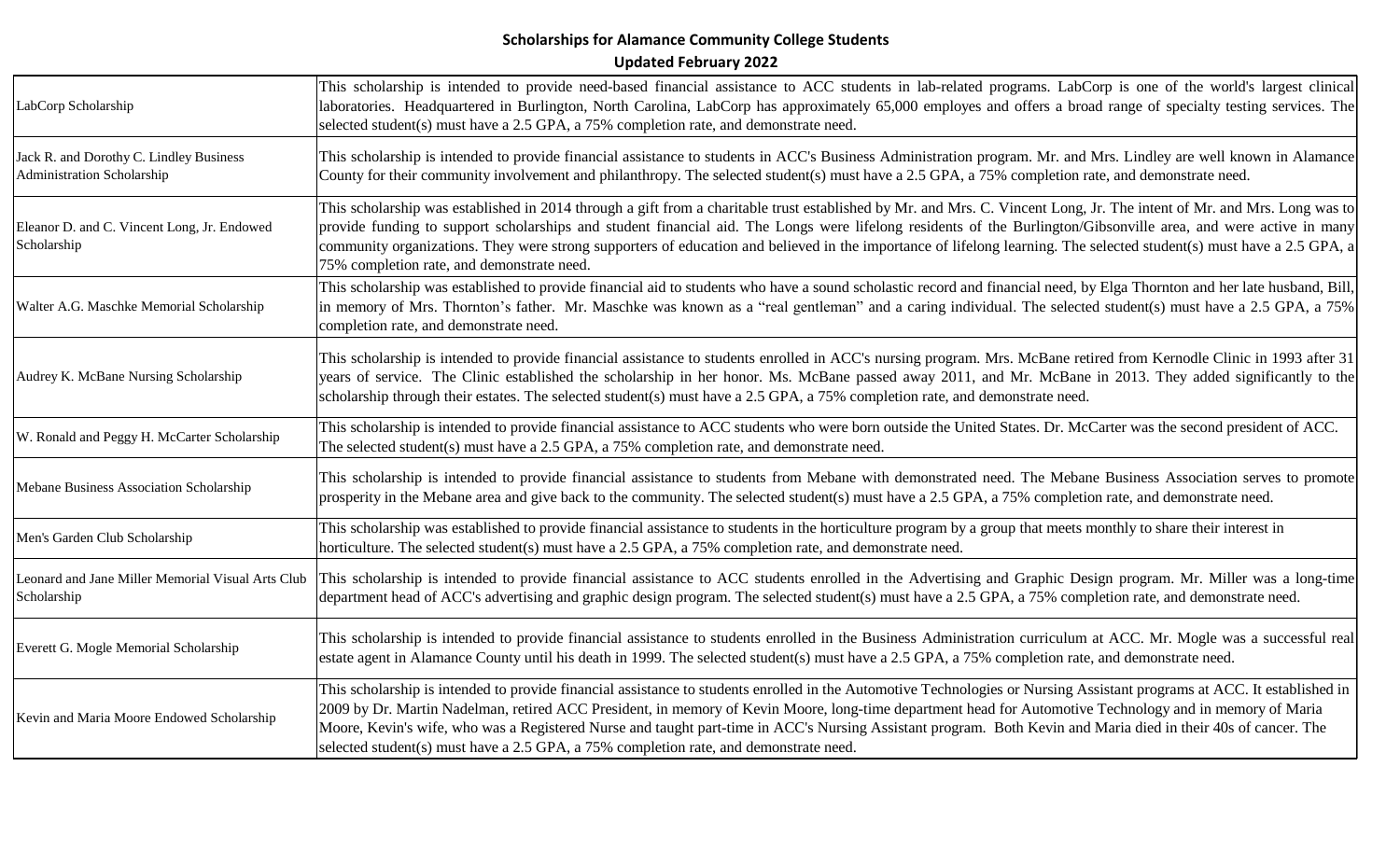| F. W. (Sam) Morgan Fund                                        | This fund is intended to provide financial assistance to ACC Horticulture program students. The selected student(s) must have a 2.5 GPA, a 75% completion rate, and<br>demonstrate need.                                                                                                                                                                                                                                                                                                                                                             |
|----------------------------------------------------------------|------------------------------------------------------------------------------------------------------------------------------------------------------------------------------------------------------------------------------------------------------------------------------------------------------------------------------------------------------------------------------------------------------------------------------------------------------------------------------------------------------------------------------------------------------|
| <b>NAMI</b> Scholarship                                        | This scholarship provides financial assistance to an ACC student with a diagnosed mental illness or who has a close family member with a diagnosed mental illness.<br>The selected student(s) must have a 2.5 GPA and a 75% completion rate.                                                                                                                                                                                                                                                                                                         |
| NCCCS Excellence in Teaching Scholarship                       | This scholarship is intended to provide financial assistance to students in ACC's University Transfer curriculum. The selected student(s) must have a 2.5 GPA, a 75%<br>completion rate, and demonstrate need.                                                                                                                                                                                                                                                                                                                                       |
| Jack O'Kelley Memorial Sertoma Club Scholarship                | This scholarship is intended to provide need-based financial assistance to ACC students with speech and hearing disorders. Jack O'Kelley was a long-time member of<br>the Sertoma Club and also served as Director of Extension Programs at ACC. The selected student(s) must have a 2.5 GPA, a 75% completion rate, and demonstrate<br>need.                                                                                                                                                                                                        |
| OT Sports Scholarship                                          | This scholarship is intended to provide financial assistance to students with demonstrated need. Preference is given to students in ACC's Advertising and Graphic Arts<br>curriculum. OT Sports was established in 1994 as a supplier of minor pro hockey jerseys and today is a leading uniform provider to hundreds of Minor League<br>professional sports teams and private label manufacturer for some of the largest athletic brands in the world. The selected student(s) must have a 3.0 GPA, a 75%<br>completion rate, and demonstrate need. |
| Jack Overacre, Jr. Scholarship                                 | This scholarship is intended to provide financial assistance to students in the Computer Information Technology programs at ACC. Mr. Overacre is an ACC alumnus<br>and is now a senior executive at IBM. The selected student(s) must have a 2.5 GPA, a 75% completion rate, and demonstrate need.                                                                                                                                                                                                                                                   |
| Mike Pace Memorial Horticulture Scholarship                    | This scholarship is intended to provide financial assistance to students in the ACC Horticulture program. It was established by friends and family of Mike Pace, a local<br>landscaper and plantsman well known for his commitment to excellence and customer service. The selected student(s) must have a 2.5 GPA, a 75% completion rate, and<br>demonstrate need.                                                                                                                                                                                  |
| Thelma Parker Scholarship                                      | This scholarship is intended to provide financial assistance to students working in ACC's library or those recommended by a member of the ACC library staff. Ms.<br>Parker was the departmental secretary in the ACC Learning Resources Center. After a brief illness, she passed away in 2012. This scholarship was established in her<br>memory by her co-workers, family, and friends. The selected student(s) must have a 2.5 GPA, a 75% completion rate, and demonstrate need.                                                                  |
| Robert Lee Pate, III / VFW Post 10607                          | This scholarship is intended to provide financial assistance to an ACC student with demonstrated need who is a veteran or the child/grandchild of a veteran. The selected<br>student(s) must have a 2.5 GPA, a 75% completion rate, and demonstrate need.                                                                                                                                                                                                                                                                                            |
| A.H. Patterson and Evelyn G. Patterson Memorial<br>Scholarship | This scholarship was established by A.H. Patterson, Jr. in memory of his parents to provide financial assistance to students with demonstrated need. The selected<br>student(s) must have a 2.5 GPA, a 75% completion rate, and demonstrate need.                                                                                                                                                                                                                                                                                                    |
| Amick and Mattie Patterson Memorial Scholarship                | This scholarship was established by A.H. Patterson, Jr. in memory of his parents to provide financial assistance to students with demonstrated need. The selected<br>student(s) must have a 2.5 GPA, a 75% completion rate, and demonstrate need.                                                                                                                                                                                                                                                                                                    |
| James Patterson, Jr. Memorial Endowed Scholarship              | This scholarship was established by Dr. James Patterson formally of Alamance Dermatology in memory of his son to provide financial assistance to students in the<br>Medical Assisting or Nursing program at ACC. The selected student(s) must have a 2.5 GPA, a 75% completion rate, and demonstrate need.                                                                                                                                                                                                                                           |
| E. Glenn and Bettie C. Pendergraph Honorary<br>Scholarship     | Mr. and Mrs. Pendergraph are the original owners of Central Builders, Inc. Mr. Pendergraph died in 2016. They endowed this scholarship in order to help students of<br>modest means earn college degrees in the following programs at ACC: Accounting, Carpentry, HVAC and Mechanical Drafting. The selected student(s) must have a 2.5<br>GPA, a 75% completion rate, and demonstrate need.                                                                                                                                                         |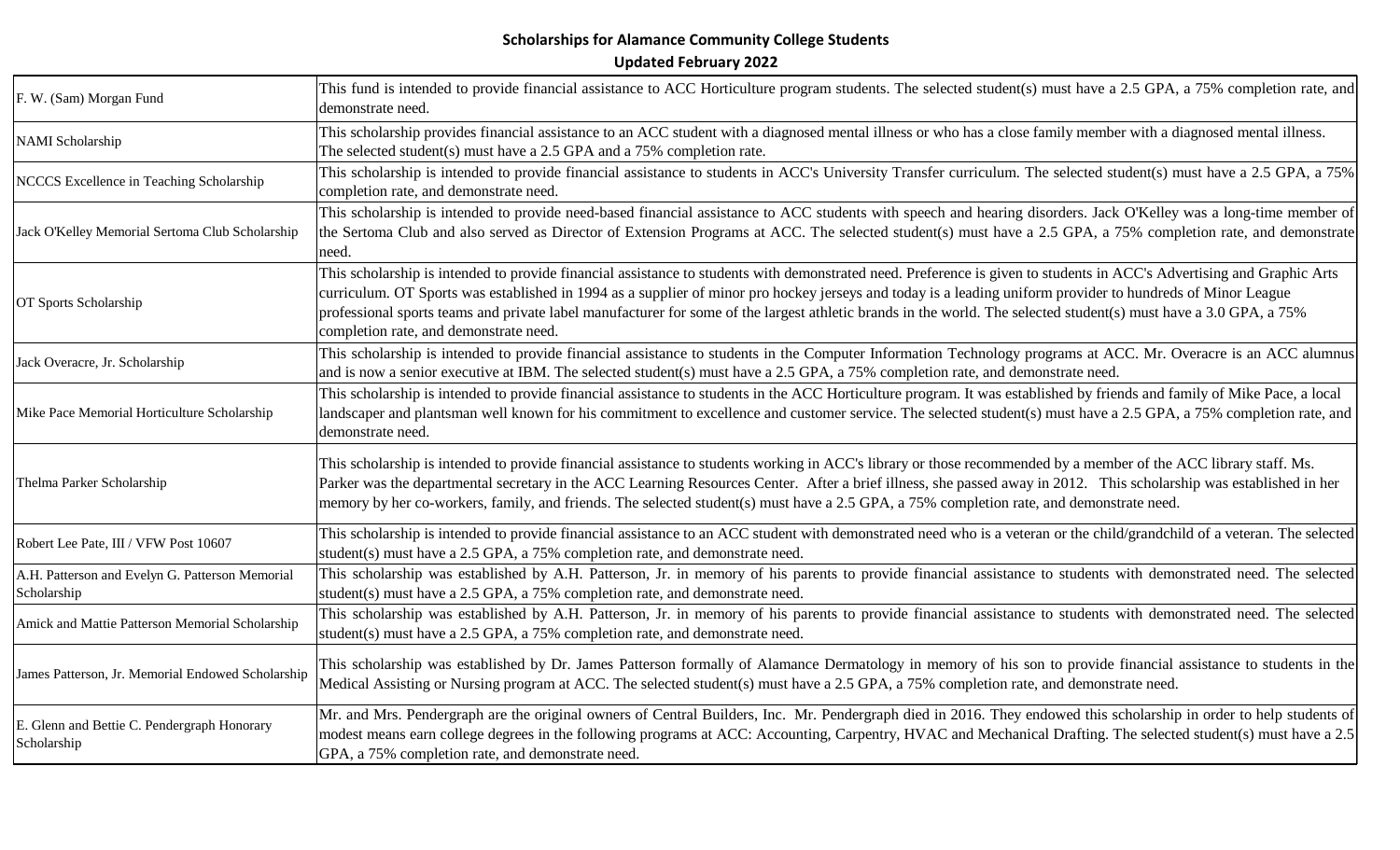| Piedmont Electric Membership Scholarship                            | This scholarship was established to provide funds for ACC students who are members (or one who lives with a member) of Piedmont Electric.                                                                                                                                                                                                                                                                                                                                                                                                                                                                                                                                                                                                                                                                                                                                                                                                                                                                                                                                                                                                                                                                                                                                             |
|---------------------------------------------------------------------|---------------------------------------------------------------------------------------------------------------------------------------------------------------------------------------------------------------------------------------------------------------------------------------------------------------------------------------------------------------------------------------------------------------------------------------------------------------------------------------------------------------------------------------------------------------------------------------------------------------------------------------------------------------------------------------------------------------------------------------------------------------------------------------------------------------------------------------------------------------------------------------------------------------------------------------------------------------------------------------------------------------------------------------------------------------------------------------------------------------------------------------------------------------------------------------------------------------------------------------------------------------------------------------|
| PRA Group Scholarship                                               | This scholarship is intended to provide financial assistance to students in ACC's Office System Technology program. PRA Group is a global leader in acquiring and<br>collecting nonperforming loans. The selected student(s) must have a 2.5 GPA, a 75% completion rate, and demonstrate need.                                                                                                                                                                                                                                                                                                                                                                                                                                                                                                                                                                                                                                                                                                                                                                                                                                                                                                                                                                                        |
| Elwood Prater Memorial Scholarship                                  | This scholarship is intended to provide financial assistance to an ACC student who resides in Alamance County and has demonstrated need. Mr. Elwood Prater was the<br>long-time Executive Director of the Burlington Merchants Association. The selected student(s) must have a 2.5 GPA, a 75% completion rate, and demonstrate need.                                                                                                                                                                                                                                                                                                                                                                                                                                                                                                                                                                                                                                                                                                                                                                                                                                                                                                                                                 |
| Janice Reaves and Otha Hawkins Phi Theta Kappa<br>(PTK) Scholarship | Members of ACC's PTK Club established this scholarship in honor of two long-time club advisors, Janice Reaves and Otha Hawkins. Students must have a 3.0 GPA or<br>higher. Preference is given to members of PTK. The selected student(s) must have a 3.0 GPA, a 75% completion rate, and demonstrate need.                                                                                                                                                                                                                                                                                                                                                                                                                                                                                                                                                                                                                                                                                                                                                                                                                                                                                                                                                                           |
| Steven Reinhartsen Scholarship                                      | This scholarship is intended to provide financial assistance to students in the work study program at ACC. Steven was Director of Counseling and Career Services at<br>ACC from 1987-2012. Steven passed away suddenly in 2012. In his role, Steven administered financial aid, oversaw the student work study program, and counseled<br>students. He also served as an ex-officio member of the ACC Foundation Grants Committee, providing advice and information about the financial aid needs of ACC<br>students. He changed many lives at ACC and is greatly missed. The selected student(s) must have a 2.5 GPA, a 75% completion rate, and demonstrate need.                                                                                                                                                                                                                                                                                                                                                                                                                                                                                                                                                                                                                    |
| Al and Candace Rey Scholarship                                      | This scholarship is intended to provide financial assistance to students from single parent homes. Applicants must complete a (1500 words or less) future tense essay<br>about how their life changed due to the education they received because of receiving this scholarship. Candace Rey, an ACC alumna, is a Managing Director-Investment<br>Officer with Wells Fargo Advisors. Al Rey is President of the Wholly Guacamole Restaurant Group. The selected student(s) must have a 2.5 GPA, a 75% completion<br>rate, and demonstrate need.                                                                                                                                                                                                                                                                                                                                                                                                                                                                                                                                                                                                                                                                                                                                        |
| "The Chief " Robert B. Rhode Scholarship                            | This scholarship is intended to provide financial assistance to students in ACC's Air Conditioning, Heating, and Refrigeration Technology, Computer-Integrated<br>Machining, Industrial Systems Technology, or Welding Technology programs. Mr. Rhode was born in 1913. He attended Duluth Junior College (Minnesota) and<br>received his bachelor of civil engineering degree in 1937 from the University of Minnesota. In 1939, he began his railroad career on the Chicago, St. Paul, Minneapolis<br>& Omaha Railroad in St. Paul. He was then employed by Ellerbe and Co. of St. Paul, and the Clyde Iron Works of Duluth. During World War II he worked for the<br>Northern Pacific Railroad (now Burlington Northern-Santé Fe) in multiple field locations from Missoula, Mont., to Seattle, Wash. He was division engineer for the<br>Northern Pacific at Missoula, Mont. until March 1948, when he began his service with the Duluth, Missabe and Iron Range Railroad. He served chief engineer for 19<br>years until he retired in 1978. Mr. Rhode is a life member of the American Society of Civil Engineers and served on its national board of directors for several years. The<br>selected student(s) must have a 2.5 GPA, a 75% completion rate, and demonstrate need. |
| Myron A. & Sarah H. Rhyne Scholarship                               | This scholarship is intended to provide financial assistance to students in the ACC Advertising and Graphic Design program. Mr. Rhyne was a mayor of Graham and<br>Mrs. Rhyne was known for her activities with the Alamance Arts Council. The selected student(s) must have a 3.0 GPA, a 75% completion rate, and demonstrate need.                                                                                                                                                                                                                                                                                                                                                                                                                                                                                                                                                                                                                                                                                                                                                                                                                                                                                                                                                  |
| Donna Rice Scholarship for Office Administration                    | This scholarship is intended to provide financial assistance to students in ACC's Office Administration programs. Donna was the Administrative Secretary to Business,<br>Arts and Sciences and Industrial Technologies before her death in 2017. The selected student(s) must have a 2.5 GPA, a 75% completion rate, and demonstrate need.                                                                                                                                                                                                                                                                                                                                                                                                                                                                                                                                                                                                                                                                                                                                                                                                                                                                                                                                            |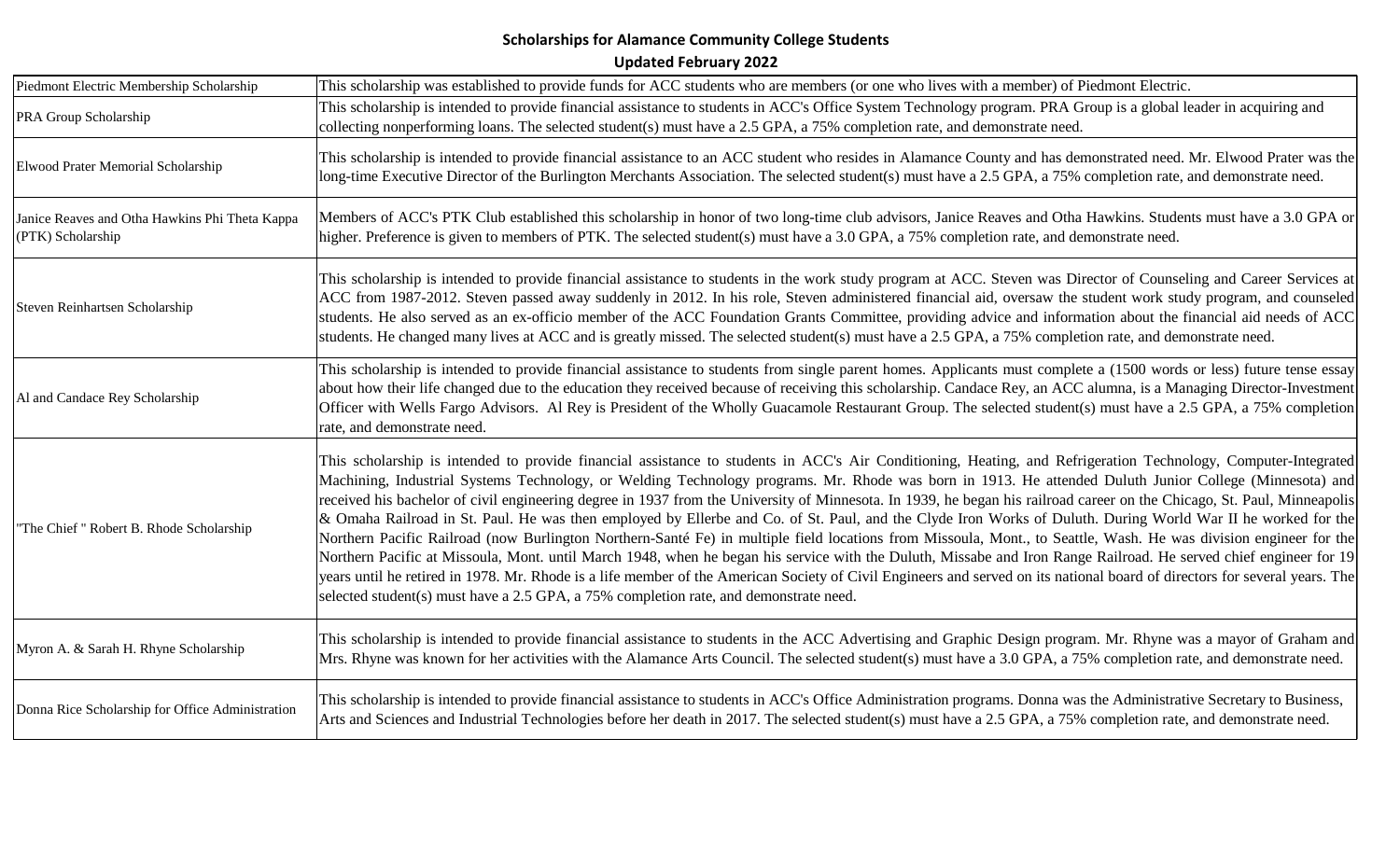| Riddle and Company Partners at Work Scholarship             | This scholarship is intended to enhance the Advertising and Graphic Design curriculum. The selected student(s) must have a 2.5 GPA, a 75% completion rate, and<br>demonstrate need.                                                                                                                                                                                                                                                                                                                                                                                                                                                                                                                                    |
|-------------------------------------------------------------|------------------------------------------------------------------------------------------------------------------------------------------------------------------------------------------------------------------------------------------------------------------------------------------------------------------------------------------------------------------------------------------------------------------------------------------------------------------------------------------------------------------------------------------------------------------------------------------------------------------------------------------------------------------------------------------------------------------------|
| Toni Roberson Memorial Scholarship                          | This scholarship is intended to provide financial assistance to an ACC student in the Basic Law Enforcement Training program. Toni Dodson Roberson passed away in<br>October, 2017. At the time of her death, she had served as ACC's EMS Program Coordinator for 13 years. She also served Guilford, Randolph and Alamance Counties<br>as a paramedic for over 25 years. The selected student(s) must have a 2.5 GPA, a 75% completion rate, and demonstrate need.                                                                                                                                                                                                                                                    |
| Alma T. and Jerilyn L.M. Robinson Memorial<br>Scholarship   | This scholarship is intended to provide financial assistance to students in a Health and Public Services Division curriculum. It was established by Byron Robinson, long-<br>time Associate Dean at ACC, to memorialize his mother and sister-in-law. The selected student(s) must have a 2.5 GPA, a 75% completion rate, and demonstrate need.                                                                                                                                                                                                                                                                                                                                                                        |
| <b>SAM's Culinary Scholarship</b>                           | This scholarship was funded by Sam Burst to reward high achieving culinary students selected to represent ACC in the annual American Culinary Federation Hot Foods<br>Competition. SAM's stands for Skilled and Motivated Students Culinary Scholarship. The selected student(s) must have a 2.5 GPA, a 75% completion rate, and<br>demonstrate need.                                                                                                                                                                                                                                                                                                                                                                  |
| Sandvik Machining Scholarship                               | This scholarship is intended to provide financial assistance to ACC Machining program students. Sandvik is a global industrial group with advanced products and world<br>leading positions in selected areas. The selected student(s) must have a 2.5 GPA, a 75% completion rate, and demonstrate need.                                                                                                                                                                                                                                                                                                                                                                                                                |
| Saturday Morning Breakfast Club Horticulture<br>Scholarship | This scholarship is intended to provide need or skill-based financial assistance to students in ACC's Horticulture Technology program. The selected student(s) must have<br>a 2.5 GPA, a 75% completion rate, and demonstrate need.                                                                                                                                                                                                                                                                                                                                                                                                                                                                                    |
| Willie Saul & Son Plumbing Scholarship                      | This scholarship is intended to provide financial assistance to students who have successfully completed the first semester plumbing class at ACC. The selected<br>student(s) will have demonstrated competency in the first semester, leadership and community service.                                                                                                                                                                                                                                                                                                                                                                                                                                               |
| Paul V. Scheetz Scholarship                                 | This scholarship is intended to provide financial assistance to students with demonstrated need. Preference will be given to a student in the Drafting curriculum. Mr.<br>Scheetz established the Co-op program at ACC and taught drafting, blueprint reading and math. The selected student(s) must have a 2.5 GPA, a 75% completion rate,<br>and demonstrate need.                                                                                                                                                                                                                                                                                                                                                   |
| H. Joseph Schoeneck Memorial Scholarship                    | This scholarship is intended to underwrite the ACC Culinary team's trip to an annual culinary competition. Family, friends and business associates established this<br>scholarship in memory of Joe Schoeneck, husband of ACC early childhood instructor, Rebecca Schoeneck. As a career naval officer, Mr. Schoeneck was in charge of<br>various food service operations. After retiring from the service, he became director of food services at Moses Cone Hospital in Greensboro. Mr. Schoeneck was a<br>member of the International Food Service Executives Association and a culinary advisory board member at ACC. The selected student(s) must have a 2.5 GPA, a 75%<br>completion rate, and demonstrate need. |
| Schomberg / Kimber Culinary Scholarship                     | This scholarship is intended to provide financial assistance to ACC students in the Culinary program. The owners of the Village Grill established this scholarship to<br>honor Doris Schomberg and Marvin Kimber. The selected student(s) must have a 3.5 GPA, a 75% completion rate, and demonstrate need.                                                                                                                                                                                                                                                                                                                                                                                                            |
| Second Chance Scholarship                                   | This scholarship was established to provide financial assistance to students who graduated from a North Carolina high school, but do not qualify for in-state tuition. The<br>selected student(s) must have a 2.5 GPA, a 75% completion rate, and demonstrate need.                                                                                                                                                                                                                                                                                                                                                                                                                                                    |
| SECU Bridge to Career Cohort Scholarship                    | This scholarship is intended to provide financial assistance to students studying Workforce Continuing Education at ACC. Each award totals \$500.                                                                                                                                                                                                                                                                                                                                                                                                                                                                                                                                                                      |
| Shallowford Community Scholarship                           | Established by the Shallowford Community Development Club, this scholarship is to provide assistance to ACC students who have attended Western Alamance High<br>School. The selected student(s) must have a 2.5 GPA, a 75% completion rate, and demonstrate need.                                                                                                                                                                                                                                                                                                                                                                                                                                                      |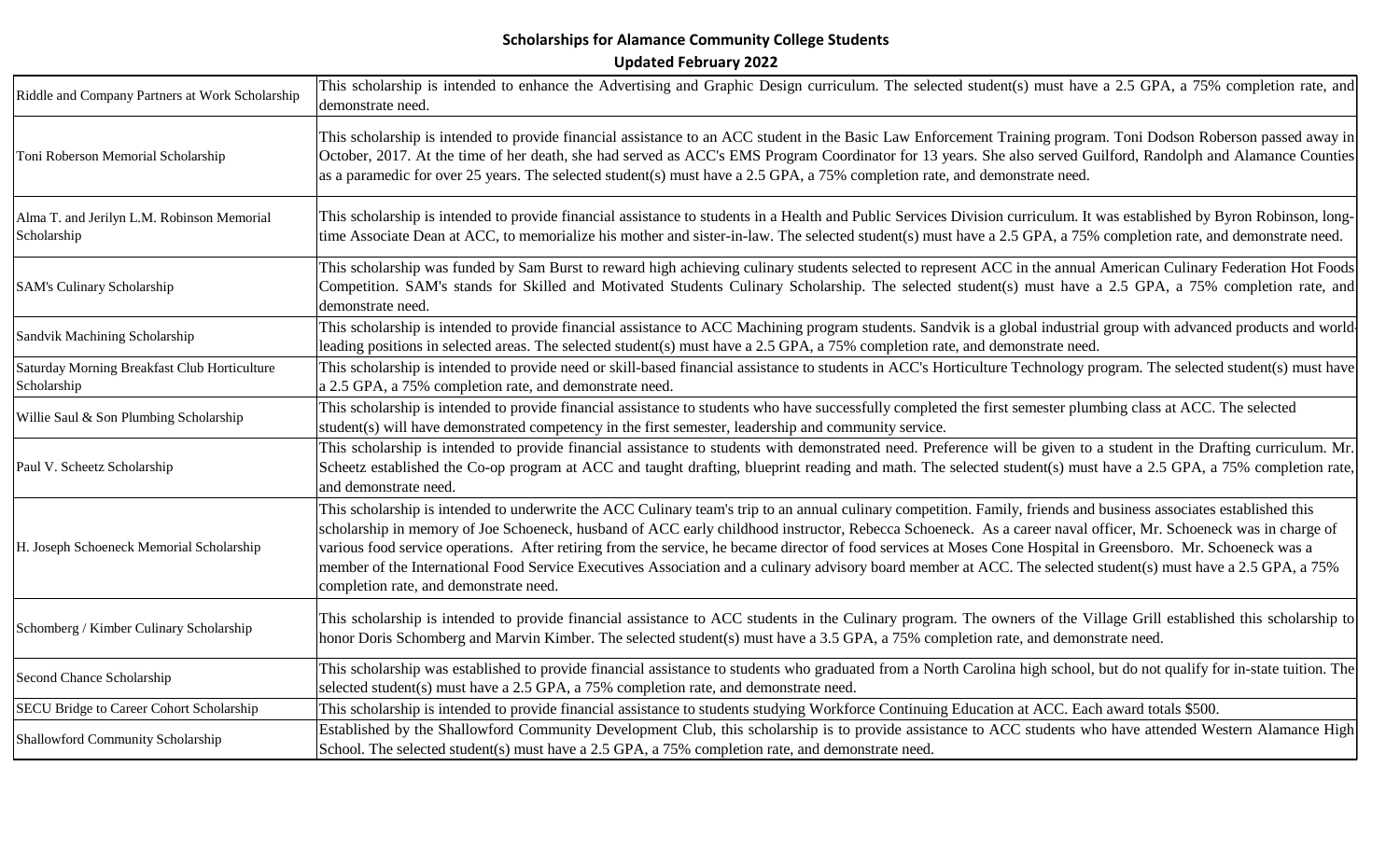| Deborah Shearin Memorial Scholarship                       | This scholarship is intended to provide financial assistance to students who plan to pursue a degree in Education after receiving a degree from ACC. Deborah was a<br>music teacher and special educator for 33 years in Alamance County and taught education classes at ACC. She fought a brave and long battle with breast cancer before<br>passing at the age of 62 in 2014. Her husband was ACC's Industrial Technology Dean before retiring in March 2017. The selected student(s) must have a 2.5 GPA, a<br>75% completion rate, and demonstrate need.                                                                                                                                                                                                                                                                                       |
|------------------------------------------------------------|----------------------------------------------------------------------------------------------------------------------------------------------------------------------------------------------------------------------------------------------------------------------------------------------------------------------------------------------------------------------------------------------------------------------------------------------------------------------------------------------------------------------------------------------------------------------------------------------------------------------------------------------------------------------------------------------------------------------------------------------------------------------------------------------------------------------------------------------------|
| E. Faye Simpson Memorial Nursing Scholarship               | This scholarship is intended to provide financial assistance to ACC students who intend to pursue nursing as a profession. Mrs. Simpson was a well-respected nurse in<br>the community. The selected student(s) must have a 2.5 GPA, a 75% completion rate, and demonstrate need.                                                                                                                                                                                                                                                                                                                                                                                                                                                                                                                                                                  |
| John Sims and Holly Deyo Sims Endowed<br>Scholarship       | This scholarship is intended to provide financial assistance to ACC students with a preference for those who have been in the foster care system. It was established in<br>honor of Nikki and Brent Davison who have adopted foster children and continue to fight for the rights of foster children and educate current and prospective foster<br>parents. The selected student(s) must have a 2.5 GPA, a 75% completion rate, and demonstrate need.                                                                                                                                                                                                                                                                                                                                                                                              |
| Thant Sin Memorial Scholarship                             | This scholarship is intended to provide financial assistance to a student of Burmese heritage enrolled at ACC. If there is not a Burmese student who meets the criteria,<br>another student who demonstrates need may be awarded. Born in Thailand, Thant and his family immigrated to the United States when Thant was two years old. Thant<br>grew up in Chapel Hill and graduated from Chapel Hill High School in 2013, where he was active in the marching band. After making a remarkable academic turn<br>around, Thant had dreams of attending college. He began his studies at ACC and planned to transfer to UNC-Chapel Hill. This scholarship was funded in part with<br>Thant's savings from his part-time job at the Carrboro Harris-Teeter. The selected student(s) must have a 2.5 GPA, a 75% completion rate, and demonstrate need. |
| Jean Slaughter Memorial University Transfer<br>Scholarship | This scholarship is intended to provide financial assistance to ACC students in the University Transfer program. Jean Slaughter, who passed away in 2004, was a long-<br>time English instructor at ACC and was instrumental in the phenomenal growth of the University Transfer program. The selected student(s) must have a 2.5 GPA, a<br>75% completion rate, and demonstrate need.                                                                                                                                                                                                                                                                                                                                                                                                                                                             |
| Karen Wolverton Smell Memorial Scholarship                 | This scholarship is intended to provide financial assistance for students who attend ACC part-time. Dr. Wolverton, a retired ACC Dean, established this fund in memory<br>of his sister. The selected student(s) must have a 2.5 GPA, a 75% completion rate, and demonstrate need.                                                                                                                                                                                                                                                                                                                                                                                                                                                                                                                                                                 |
| A.O. Smith Scholarship                                     | A.O. Smith, a manufacturing company with a plant located in Mebane (now closed), established this scholarship to benefit qualified ACC students with demonstrated<br>financial need. The selected student(s) must have a 2.5 GPA, a 75% completion rate, and demonstrate need.                                                                                                                                                                                                                                                                                                                                                                                                                                                                                                                                                                     |
| Rudy Smith Memorial Scholarship                            | This scholarship is intended to provide financial assistance to students in ACC's Industrial and Graphics Technologies division. Claudia Smith established this<br>scholarship in memory of her husband, an ACC retiree. The selected student(s) must have a 2.5 GPA, a 75% completion rate, and demonstrate need.                                                                                                                                                                                                                                                                                                                                                                                                                                                                                                                                 |
| Renee Snyder Clover Garden Scholarship                     | This scholarship is intended to provide financial assistance to a Clover Garden Charter School graduate attending ACC. It was established by Mr. A. H. Patterson in<br>December 2004. The selected student(s) must have a 2.5 GPA, a 75% completion rate, and demonstrate need.                                                                                                                                                                                                                                                                                                                                                                                                                                                                                                                                                                    |
| Stephenson Family Scholarship                              | This scholarship is intended to provide financial assistance to students who are Mebane residents or who graduated from Eastern Alamance High School. Preference will<br>be given to nursing or pre-nursing students. The scholarship was established by Mayor Glendel Stephenson and his wife Pat in memory of Julie Stephenson and in honor<br>of the five members of his family who attended ACC.                                                                                                                                                                                                                                                                                                                                                                                                                                               |
| Linda Stevens and Brenda Fowler Scholarship                | This scholarship is intended to provide financial assistance to a student in ACC's Accounting department. Ms. Stevens and Ms. Fowler are retired ACC accounting<br>instructors. This scholarship was established in their honor by family, friends, and accounting professionals in the community. The selected student(s) must have a 2.5<br>GPA, a 75% completion rate, and demonstrate need.                                                                                                                                                                                                                                                                                                                                                                                                                                                    |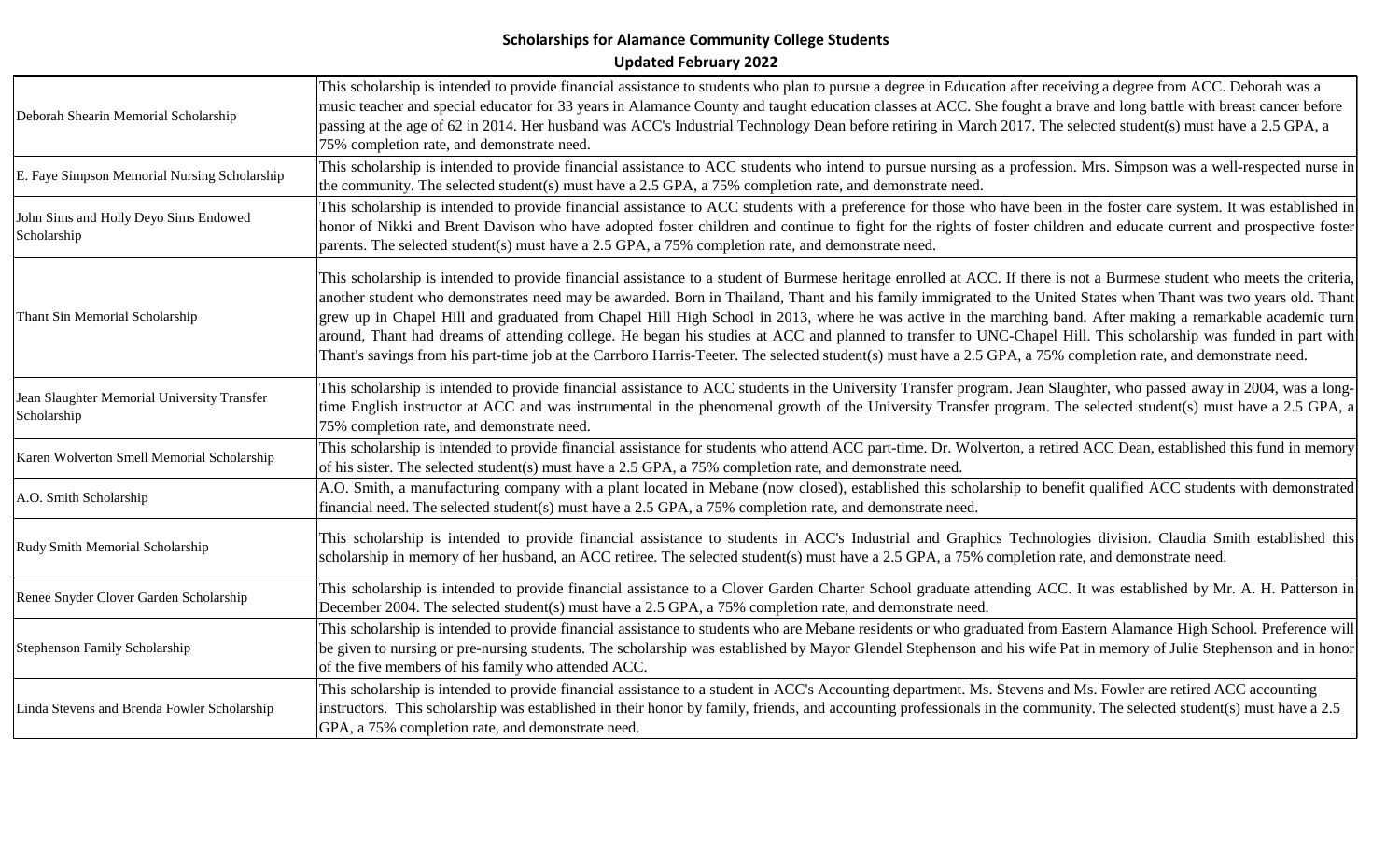| B.L. Stewart Culinary Scholarship                              | This scholarship is intended to provide financial assistance for one semester to students enrolled in the Culinary program at ACC. B.L. Stewart was a beloved local<br>caterer who attended prestigious cooking schools in New York and West Virginia. She passed away in February 2006. Her friends and family have published a<br>collection of her recipes, Bountiful Legacy. The selected student(s) must have a 2.5 GPA, a 75% completion rate, and demonstrate need.                                                                                       |
|----------------------------------------------------------------|------------------------------------------------------------------------------------------------------------------------------------------------------------------------------------------------------------------------------------------------------------------------------------------------------------------------------------------------------------------------------------------------------------------------------------------------------------------------------------------------------------------------------------------------------------------|
| SunTrust Financial Literacy Scholarship                        | SunTrust provides this scholarship to be awarded to students who attend the Financial Literacy workshop conducted by the Student Success department.                                                                                                                                                                                                                                                                                                                                                                                                             |
| Dr. William E. Taylor Scholarship                              | This scholarship is intended to provide financial assistance with books for full time students with demonstrated need and faculty recommendation. Dr. Taylor was the<br>first president of ACC. He passed away in Summer 2007. The selected student(s) must have a 2.5 GPA, a 75% completion rate, and demonstrate need.                                                                                                                                                                                                                                         |
| Thompson Family Scholarship                                    | This scholarship is intended to provide financial assistance to ACC students enrolled in the Allied Health curricula at ACC. Curtis Thompson, an ACC alumnus,<br>established this scholarship in honor of his sisters, who are nurses. The selected student(s) must have a 2.5 GPA, a 75% completion rate, and demonstrate need.                                                                                                                                                                                                                                 |
| Dorothy Lyn Thompson Scholarship                               | This scholarship is intended to provide financial assistance to students with demonstrated need. Ms. Thompson was an ACC alumna and a Navy veteran. She worked as<br>a laboratory technician at UNC-Chapel Hill for 24 years. The selected student(s) must have a 2.5 GPA, a 75% completion rate, and demonstrate need.                                                                                                                                                                                                                                          |
| Samuel Moses Thornton Memorial Scholarship                     | This scholarship is intended to provide financial assistance to students who have sound scholastic records and demonstrated financial need. Mr. William S. Thornton<br>established this scholarship in memory of his grandfather, Samuel Moses Thornton, who raised him. Mr. William S. Thornton passed away in July of 2009. The<br>selected student(s) must have a 2.5 GPA, a 75% completion rate, and demonstrate need.                                                                                                                                       |
| Patricia B. Tingen Alumni Scholarship for Business<br>Students | This scholarship is intended to provide financial assistance to students in ACC's Business Administration curriculum. In the early 1990s, Patsy Tingen purchased an<br>insurance policy with a payment to ACCF upon her demise. In the documents establishing the planned giving arrangement, she stated, "I am proud to be a graduate of<br>ACC and would like others to have the same opportunity. Patsy taught at ACC for 34 years, and she passed away in 2010. The selected student(s) must have a 2.5 GPA,<br>a 75% completion rate, and demonstrate need. |
| Triangle Home Health Care Scholarship                          | This scholarship is intended to provide financial assistance to a student with demonstrated need with first priority going to employees of Triangle Home Health Care and<br>family members. The selected student(s) must have a 2.5 GPA, a 75% completion rate, and demonstrate need.                                                                                                                                                                                                                                                                            |
| Jill Troutman Scholarship                                      | This scholarship is intended to provide financial assistance to a female student age 35 and older who is attending ACC for a career change. Ms. Troutman is a local artist<br>who is honored with this scholarship established by her art students. The selected student(s) must have a 2.5 GPA, a 75% completion rate, and demonstrate need.                                                                                                                                                                                                                    |
| Elizabeth Ann Turner Cosmetology Scholarship                   | This scholarship was established to provide support for ACC Cosmetology students with preference given to a graduate of Cummings High School.                                                                                                                                                                                                                                                                                                                                                                                                                    |
| Twin Lakes Community Scholarship                               | This scholarship is intended to provide financial assistance with preference given to Allied Health and Nursing students and students preparing to enter an Allied Health<br>or Nursing program at ACC. Twin Lakes is a village-like Continuing Care Retirement Community. The selected student(s) must have a 2.5 GPA, a 75% completion<br>rate, and demonstrate need.                                                                                                                                                                                          |
| <b>USA Dutch Scholarship</b>                                   | This scholarship is intended to provide financial assistance to an ACC student with demonstrated need. Preference is for a student who in an advanced manufacturing<br>related curriculum. The selected student(s) must have a 2.5 GPA, a 75% completion rate, and demonstrate need.                                                                                                                                                                                                                                                                             |